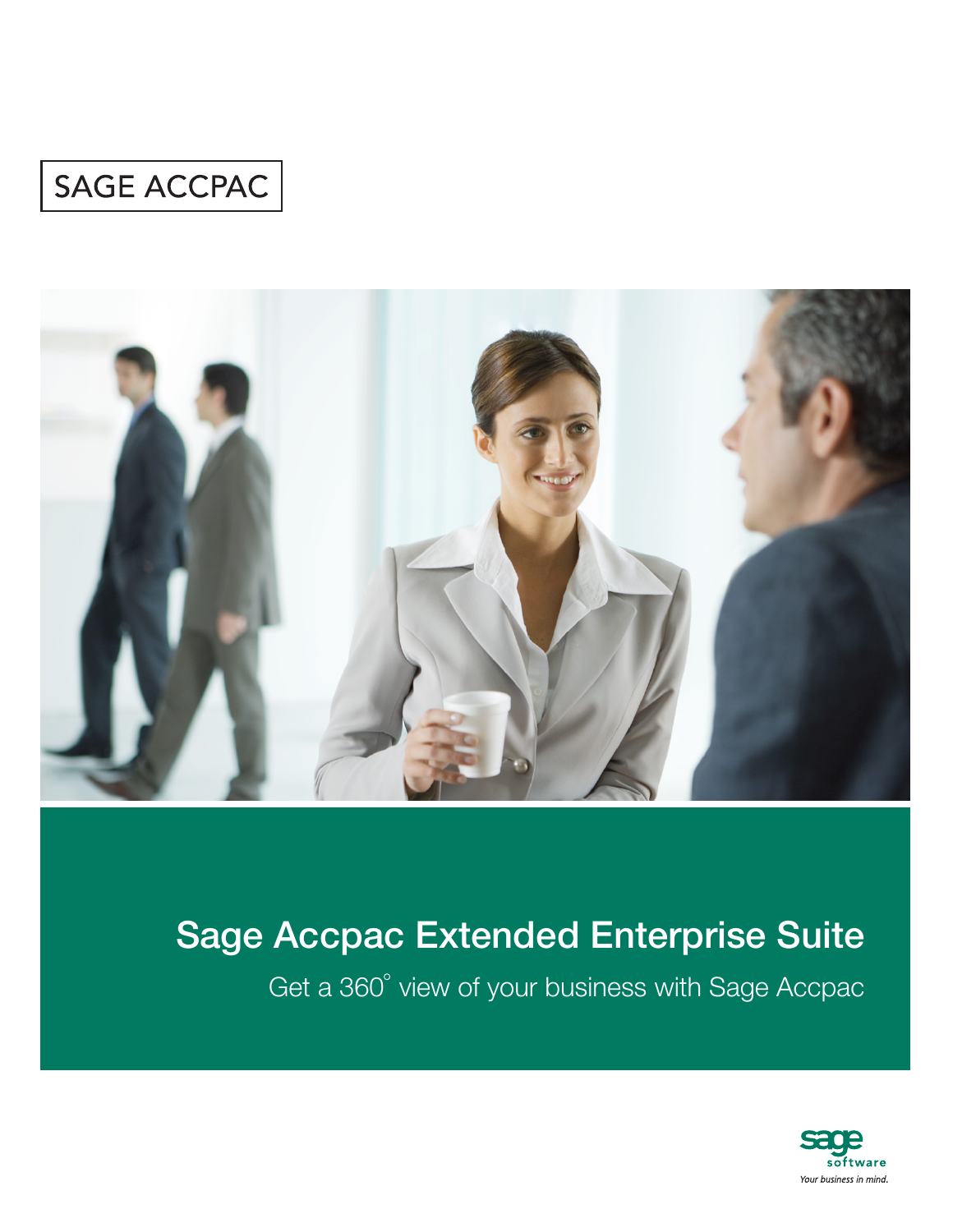## Membership Management Excellence





# Sage and Net@Work Offer Solutions That Work The Way You Do

Today more than ever organizations are trying to do more and more with less and less resources. This is even more true of membership and trade organizations. As budgets get squeezed and donations and members become more difficult to acquire these organizations are looking for a better way of doing business.

Sage and Net@Work understand the challenges these firms face and are now providing end-to-end capabilities for these types of firms. Utilizing the Sage Accpac Extended Enterprise Suite your firm can now have a powerful solution that addresses common issues to this industry.

The first and most common issue firms have is the ability for a small staff to communicate effectively and quickly to future and current members. Using the Sage CRM marketing module mass emails go out to key groups the same day. This engine works great for membership or fundraising activities.

When people sign up or make donations the next key challenge is to process the order and give information to accounting. With a truly integrated engine this can be as simple as clicking one button and letting the finance team take over. Once a member has been processed Accpac enables you to

handle the revenue recognition over the appropriate time period and all of those external spreadsheets are eliminated. And, when renewal time comes around, the team that handles renewals can automatically be notified.

No longer do people spend all of their time talking to each other or pushing the same information into several different sources.

If you or your team has the need to see what Net@Work and Sage can do for you please contact us to get started.

*Passionate About Technology So You Can Be Passionate About Your Business.*





For More Information Call: 1-800-719-3307 Ext. 4201 www.netatwork.com/membershipmanagement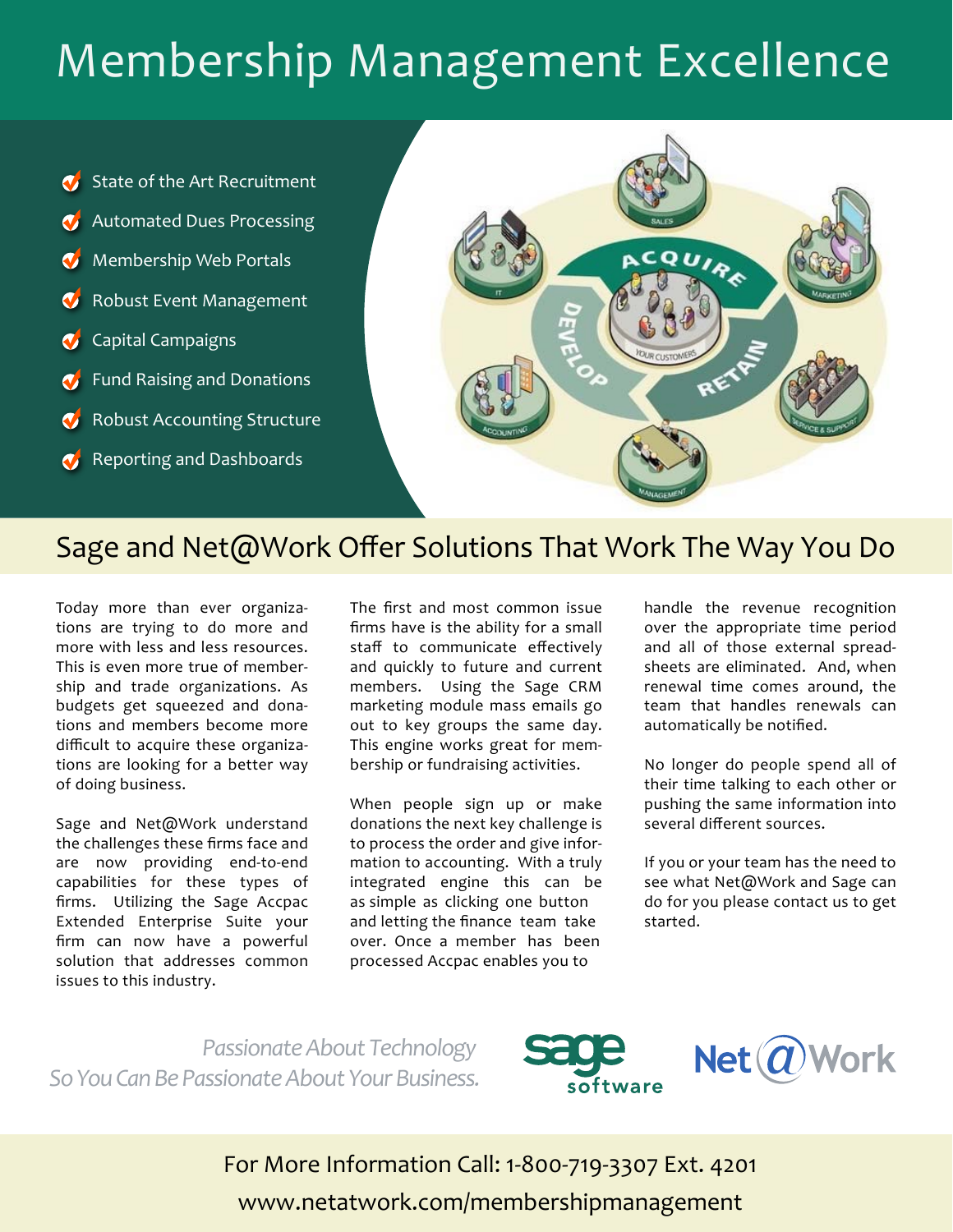Whether your growth plans include buying and selling in the global marketplace, adding more talent to your team, or expanding your services, Sage Accpac ERP, part of the Sage Accpac Extended Enterprise Suite, has the tools and the flexibility to successfully accelerate your business expansion. Supporting different languages and multicurrency transactions, our network of partners in more than 150 countries allows you to confidently conduct business with suppliers and customers anywhere in the world.



#### World-Class Architecture

Sage Accpac ERP is an advanced application built on a multitiered, object-oriented architecture. Designed for the SME market, Sage Accpac can be deployed either as a Web-based application or as a desktop application.

Sage Accpac lets you choose the solutions and configurations that work best for you: The applications, the database, the deployment options and languages, the network environment or operating system, and the add-on software developed by Sage Software or one of our network of independent industry experts. We're here to help you operate more efficiently and allow you to focus on growing your business the right way.

#### Ultimate Scalability

From single-user remote locations to large corporate environments with multiple locations and demanding business management needs, no other product scales like Sage Accpac ERP. With Sage Accpac, you can upgrade smoothly from one version to the next as your business requirements expand, safe in the knowledge that your data will easily move with you.

All Sage Accpac products have a uniform user interface, making it easy to upgrade without costly staff retraining or data conversion. Sage Accpac also enables data processing across multiple servers, so as your number of users increases, multiple servers can share the processing workload

#### Completely Web-Based

Sage Accpac ERP has changed the rules of mid-market business management solutions by offering complete access to your accounting system through a standard Web browser. No longer limited by your location, you can now access Sage Accpac anywhere, anytime, through our easy-to-use Webbased interface.

#### Easy to Use and Customize

Sage Accpac ERP is easy to set up and use, with intuitive wizards and a familiar interface that make configuration and navigation a breeze. Embedded Microsoft Visual Basic for Applications (VBA) lets you easily expand, customize, and integrate your Sage Accpac application.

#### Total Investment Protection

Sage Accpac ERP is a complete system designed to give your business the competitive advantage. Our value-added protection plan, offered across all product lines, gives you the investment protection you need to move quickly and easily from one version to the next, so you can increase the functionality of your system as your business requirements expand.

#### Designed for Global Business

In today's global marketplace, your supplies, your customers, and your competition are no longer limited by physical borders. That's why you'll be glad to know that Sage Accpac is deployed in more than 150 countries worldwide and supports multiple languages, so it can satisfy even the most demanding international requirements. A truly global application, Sage Accpac handles transactions using multiple currencies, calculates currency-revaluation, and complies with local accounting

#### Industry-Specific Solutions for Your Business

Your Sage Accpac ERP system is supported by a network of local experts who can enhance and extend it further to meet your market's specific requirements, thanks to the wide range of high-quality integrated vertical tools and our strong network of more than 400 development partners. Whatever your industry, our skilled partner network makes it possible to meet any business challenge, no matter how unique.

"Sage Accpac takes a sovereign position in mid-market solutions for the breadth of its integration. Architected for the Web, the object-oriented technological infrastructure has served the company well in supporting a total back-office to front-office integration of the complete product line."

> Dr. Katherine Jones Aberdeen Group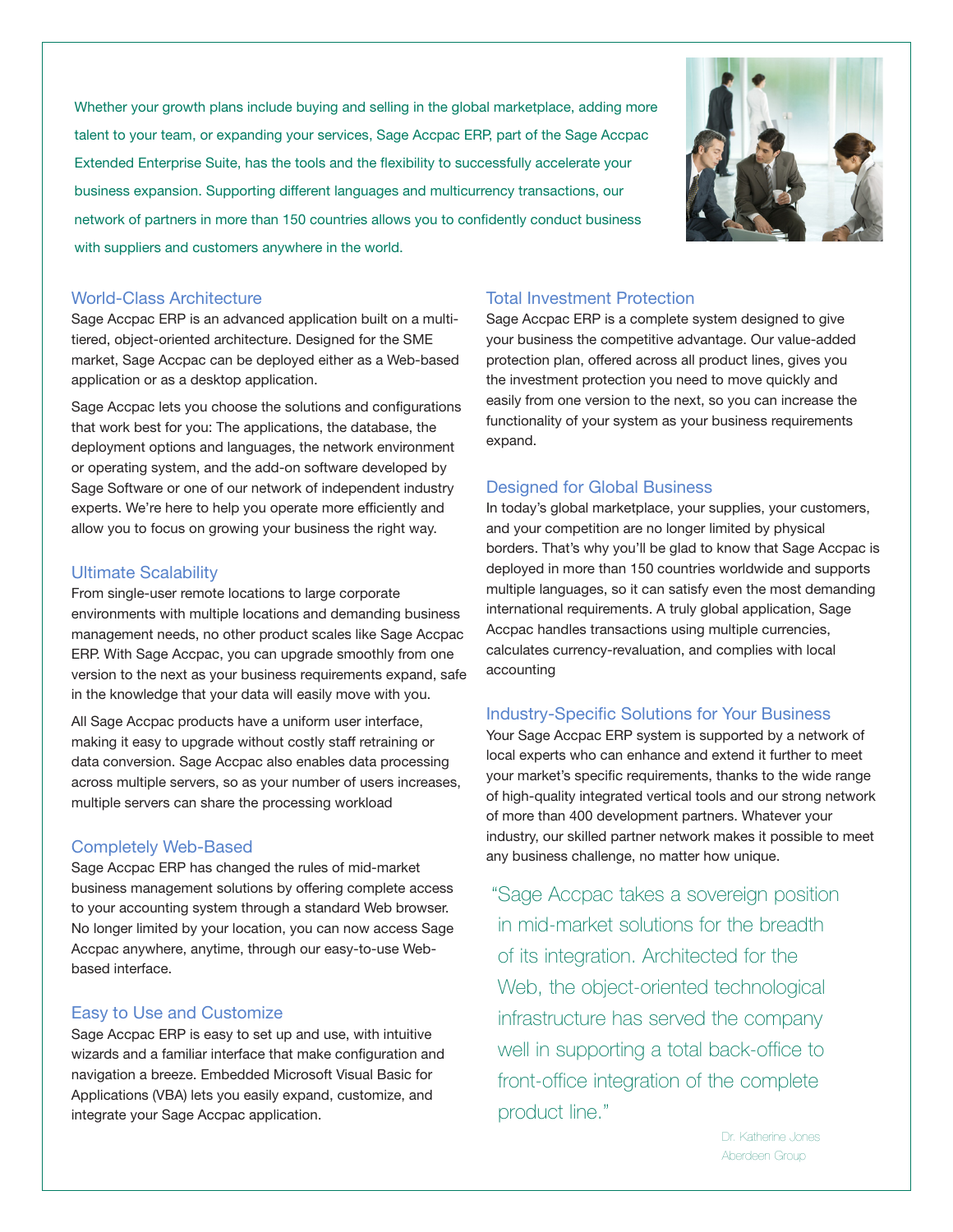To grow, you need to compete. To compete, you need to be intelligent. Sage Accpac provides you with tools that allow you to spend less time on the small details and more time on the big picture that will net you valuable business intelligence to make your organization more competitive.



#### Freedom of Choice

With streamlined integration across applications, advanced Web and wireless access, full multilingual and multicurrency capabilities, a scalable open architecture, and a choice of databases and operating systems, you can select the edition that best meets your business needs now, and you can be sure it will comfortably grow with your business in the future.

#### **Sage Accpac Extended Enterprise Suite**

The Sage Accpac Extended Enterprise Suite offers the freedom of choice, ease of integration, high performance, and reliability that forward-thinking companies rely on to increase profitability and seize the competitive advantage. At the core of the Sage Accpac Extended Enterprise Suite are strong financial, operational, and customer relationship management features and capabilities.

#### **Core Financial**

The financial modules of Sage Accpac ERP – accounts receivable, accounts payable, the general ledger, and the system manager – are powerful tools to help you confidently manage your business' complex finances. Available with full multicurrency capability, powerful bank reconciliation and tax reporting features, flexible transaction processing options, and informative dashboards for analytical reporting, Sage Accpac Core Financials help businesses succeed by accurately presenting valuable financial information in a clear, understandable format.

#### **Core Operational**

The core operational modules of Sage Accpac ERP (inventory control, order entry, purchase orders, and project and job costing) streamline the order fulfillment process so your business delivers every time. The order entry and purchase orders modules are fully integrated with project and job costing, offering the most flexibility in the way transactions can be processed, while the inventory control module allows you to manage thousands of items and create flexible price lists. You even have the option of determining how and when inventory costing is performed, offering you ultimate freedom in managing your business your way.

#### **Database and Operating Systems Support**

Sage Accpac ERP can be deployed on either Microsoft® Windows or Linux operating systems and can run on a variety of back-end database structures, including:

- Microsoft SQL® Server
- Pervasive.SQL
- IBM DB2
- Oracle



Accounts Payable, receivable and Sales Analysis dashboards

#### **Editions**

#### Sage Accpac ERP 100

Our entry level offering for a growing business that requires strong and secure financial and operations management. Sage Accpac ERP 100 handles up to three GL account segments, stores up to seven years of history and can accommodate up to five concurrent users. And, Sage Accpac 100 easily manages data for up to five different companies.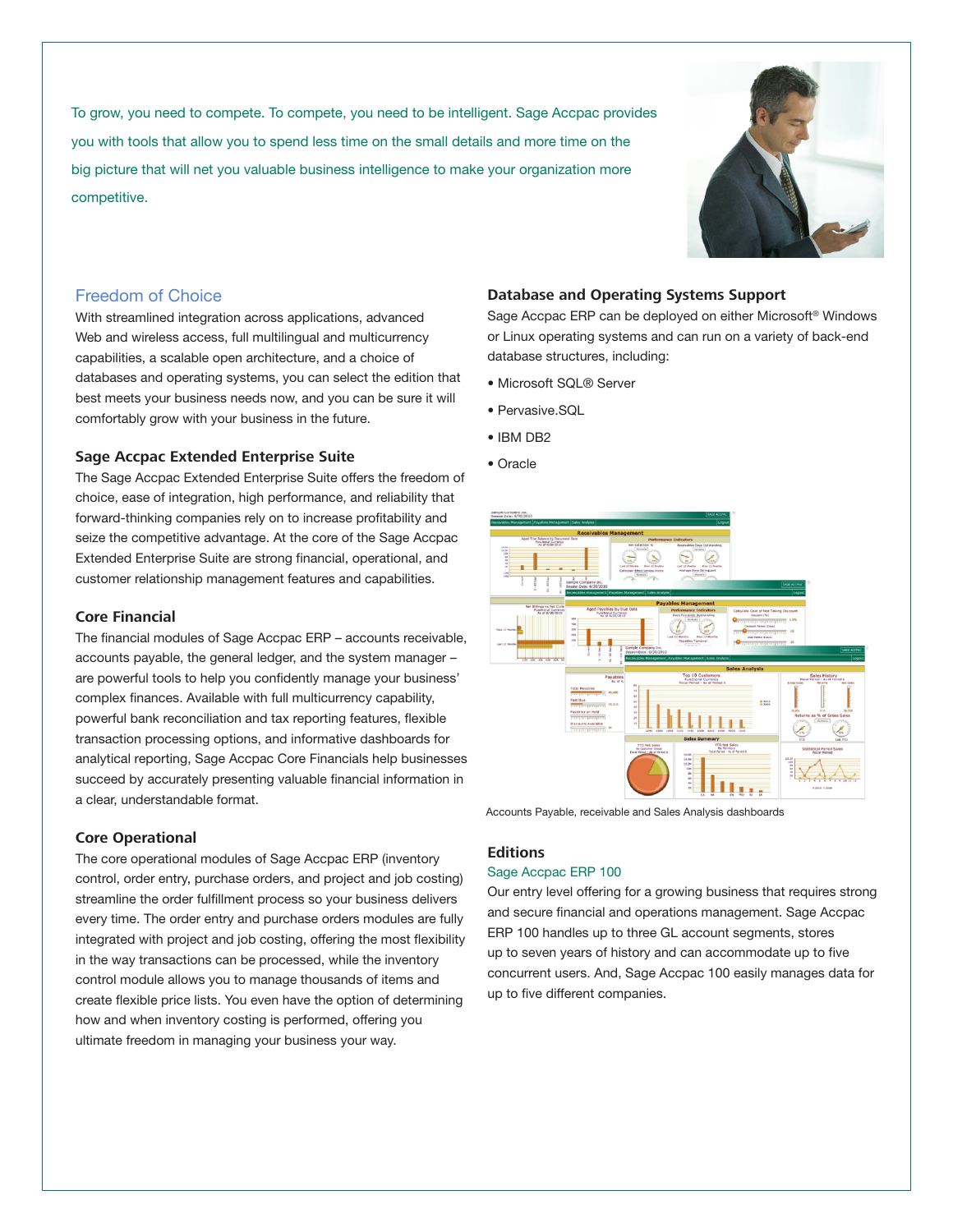#### Sage Accpac ERP 200

This edition builds on the solid financial and operations management capabilities of Sage Accpac ERP 100, but we've added advance credit claim and user-defined account group capabilities, and support for up to four GL segments. Sage Accpac ERP 200 can accommodate up to 10 concurrent users and there is no restriction on the number of companies that can be managed.

#### Sage Accpac ERP 500

This edition provides the mid-market customer with big business aspirations all the tools for success. Sage Accpac ERP 500 offers advanced inventory, purchasing, and order management with up to 10 GL account segments, unlimited account structures, 99 years of financial history, and the ability to manage an unlimited number of concurrent users and companies.

| Feature                                                                                                                                                                     | 500 Version 5.5                                   | 200 Version 5.5                                                      | 100 Version 5.5                           |
|-----------------------------------------------------------------------------------------------------------------------------------------------------------------------------|---------------------------------------------------|----------------------------------------------------------------------|-------------------------------------------|
| Number of Companies<br>Number of Users<br>Multicurrency<br>Transaction Analysis and Optional Field Creator                                                                  | Unlimited<br><b>Unlimited users</b><br>Yes<br>Yes | Unlimited<br>Limited to 10 users<br>Yes<br>Yes                       | 5<br>Limited to 5 users<br>Yes<br>Yes     |
|                                                                                                                                                                             |                                                   |                                                                      |                                           |
| <b>System Manager</b>                                                                                                                                                       |                                                   |                                                                      |                                           |
| SageCRM for Sage Accpac Server<br>SageCRM for Sage Accpac Single User License<br>Additional Language Overlays                                                               | Yes<br>Yes<br>Yes                                 | Yes<br>Yes<br>Yes                                                    | Yes<br>Yes<br>Yes                         |
| <b>Financial Management</b>                                                                                                                                                 |                                                   |                                                                      |                                           |
| Integrated Dashboards<br><b>Accounts Receivable:</b><br>Advance Credit Claims (Receipt Entry)                                                                               | Yes<br>Yes                                        | Yes<br>Yes                                                           | Yes<br>No                                 |
| AR Inquiry<br>Customer Number Change<br>National Accounts Management<br><b>EFT Direct Receivables</b>                                                                       | Yes<br>Yes<br>Yes<br>Yes                          | Yes<br>Yes<br>Yes<br>Yes                                             | Yes<br>Yes<br>Yes<br>Yes                  |
| Accounts Payable:<br>Advance Credit Claims (Payment Entry)<br>Vendor Number Change<br>General Ledger:                                                                       | Yes<br>Yes                                        | Yes<br>Yes                                                           | No<br>Yes                                 |
| G/L account rollup<br>Number of Account Segments<br>Number of Account Structures<br>Number of Budgets<br>Years of History<br>User-defined Accounts Groups                   | Yes<br>10<br>Unlimited<br>5<br>99<br>Yes          | No<br>$\overline{4}$<br>$\overline{4}$<br>3<br>$\overline{7}$<br>Yes | No<br>3<br>3<br>2<br>$\overline{7}$<br>No |
| <b>Operations Management</b>                                                                                                                                                |                                                   |                                                                      |                                           |
| <b>Inventory Control</b><br>Number of Item Segments<br>Multiple Levels of Bills of Material<br>Customer Item Numbers<br><b>Advanced Pricing</b><br>Price by Unit of Measure | 10<br>Yes<br>Yes<br>Yes                           | 10<br>Yes<br>No<br>No                                                | $\overline{4}$<br>Yes<br>No<br>No         |
| Price by Weight or Quantity<br>Price by a Cost Plus a Percentage or Amount<br>Below Cost or Sales Margin Price ChecksYes<br>Item Number Change                              | Yes<br>Yes<br>No<br>Yes                           | No<br>No<br>No<br>Yes                                                | No<br>No<br>Yes                           |
| <b>Operations Management</b>                                                                                                                                                |                                                   |                                                                      |                                           |
| <b>EFT Direct Payroll</b><br>eFILE for Payroll                                                                                                                              | Yes<br>Yes                                        | Yes<br>Yes                                                           | Yes<br>Yes                                |
| <b>Operations Management</b>                                                                                                                                                |                                                   |                                                                      |                                           |
| <b>Time Cards</b>                                                                                                                                                           | Yes                                               | Yes                                                                  | Yes                                       |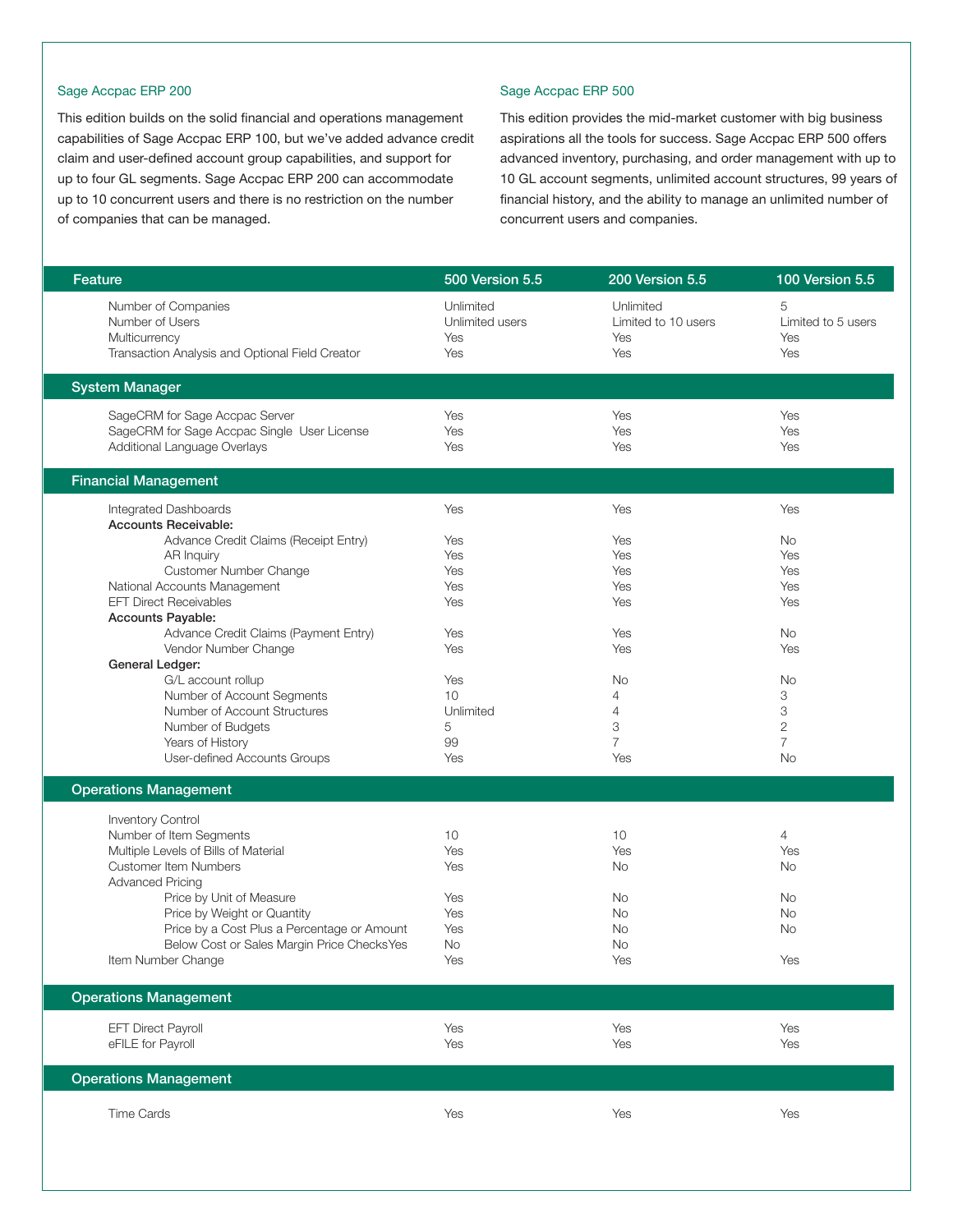"Sage Accpac has fulfilled all of our objectives in terms of financial reporting and our ever-expanding chart of accounts. With Sage Accpac business analysis tools, we are more confident than ever in our ability to make the best possible decisions for our company. With such a seamless conversion of our data and significant gains in productivity and efficiency, it is clear that Sage Accpac was the right choice for NAA."

Steve Harfst, COO North American Airlines

#### Core Customer Relationship Management

The Sage Accpac Extended Enterprise Suite includes the SageCRM server and a single user license. SageCRM is a powerful, easy to use customer relationship management solution that integrates directly with Sage Accpac ERP right out of the box.

With SageCRM, you can automate your business processes to synchronize sales, marketing, and customer care activities across your organization, giving you complete business and customer perspectives, anytime, anywhere. And since it integrates with other business applications through an intuitive Web services interface, you can enhance your productivity even further.

Regardless of how, when, or where your customers, partners, and prospects choose to interact with your company, SageCRM for Sage Accpac delivers comprehensive, easy-to-use tools to help you confidently manage these relationships.

With growth comes complexity. Sage Accpac allows you to automate processes with our integrated Extended Enterprise modules that can be added as needed to help you keep up with the demands of your business.



#### Run Your Business Your Way

Sage Accpac ERP offers out-of-the-box integration with a wide range of end-to-end business management applications. These reliable, costeffective solutions - from Web store to warehouse management can be implemented all at once or one at a time, depending on your particular business needs.

#### **Human Resources Management: Sage Accpac HRMS**

Sage Accpac HRMS, based on the industry-leading Sage Abra HRMS, helps you accurately and efficiently manage your human resources and employee benefits information. It keeps your staff up-to-date with easily accessible real-time information deployable via your company's intranet .

#### **Warehouse Management: Sage Accpac WMS**

Sage Accpac WMS is designed to automate your inventory-handling processes to help you better manage your supply chain. It works with radio-frequency hardware, barcoding technology, shipping systems, and other warehouse automation equipment to offer you a complete operating system which will significantly improve the allocation of resources within your warehouse.

#### **Fixed Asset Management: Sage FAS for Sage Accpac**

Sage FAS delivers powerful, easy-to-use fixed asset management solutions to businesses of all sizes. Sage FAS provides construction-inprogress management, fixed asset depreciation calculations for financial and tax reporting, asset inventory reconciliation, and customized reporting.

#### **Web Store: eCommerce for Sage Accpac**

eCommerce for Sage Accpac ERP, powered by Iciniti, is a fully integrated and customizable e-commerce solution that enables you to implement a comprehensive end-to-end Web store. This powerful software's automated features and advanced capabilities make it easy for your customers to shop and place orders via the Web.

#### **Business Intelligence: Sage Accpac Insight**

Sage Accpac Insight is an enterprise-wide reporting, budgeting, and consolidations application that is ideal for employees in remote offices and disparate departments who need to manage, distribute, and collaborate information from a single source. It allows users to quickly capture and process information into meaningful reports and to securely distribute them across the entire enterprise on demand.